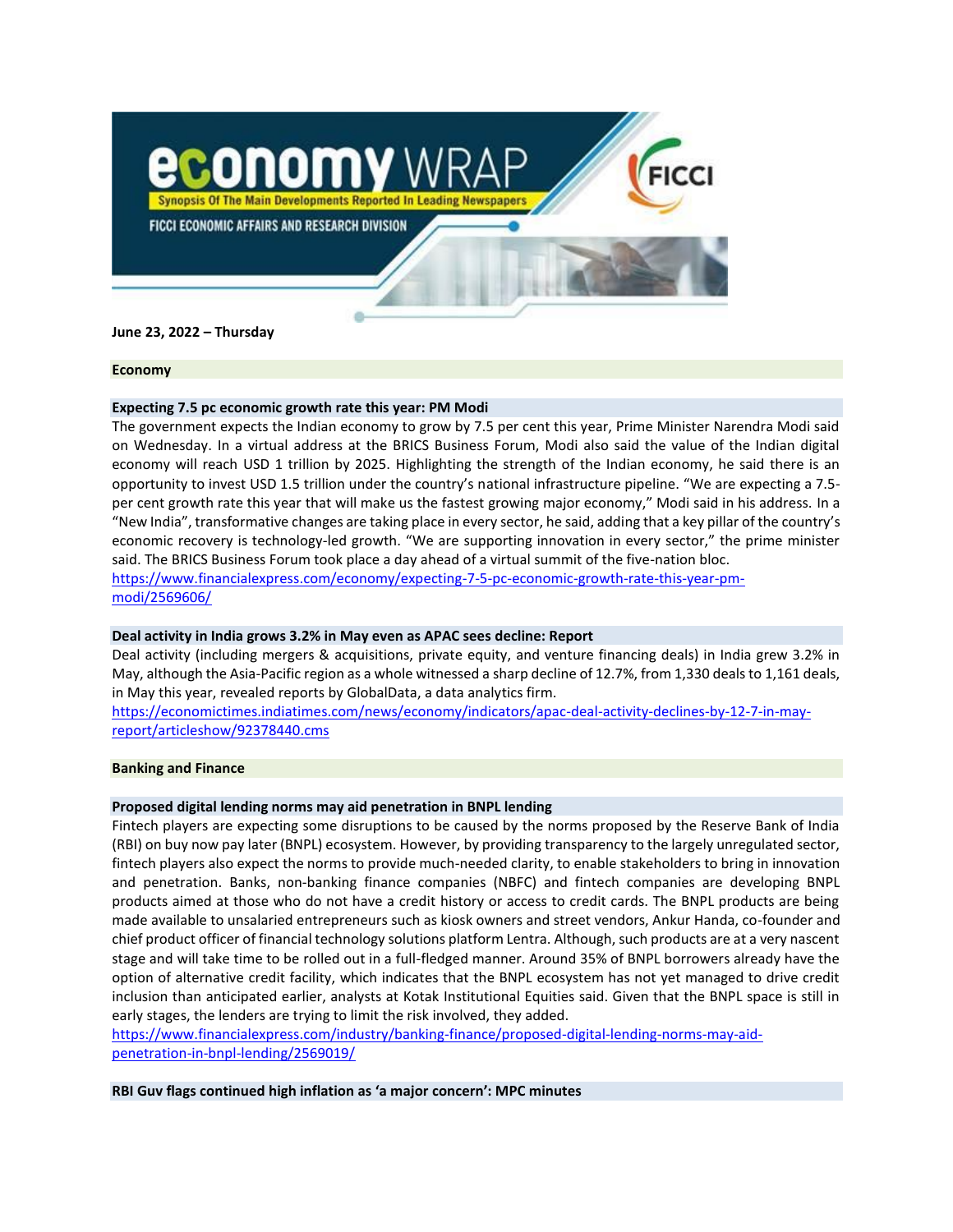RBI Governor Shaktikanta Das has cautioned that continued high inflation is a major concern for the economy, even as economic activities are gaining traction while voting for a 50 basis points hike in key interest rate to check price rise earlier this month, as per minutes of the meeting released by the central bank on Wednesday. The six-member Monetary Policy Committee (MPC), headed by Das, had announced its decision on June 8. It was the second consecutive hike in repo rate. As per the minutes of the three-day meeting, the Governor said while high inflation continues to be the major concern, revival of economic activity remains steady and is gaining traction. "The time is appropriate to go for a further increase in the policy rate to effectively deal with inflation and inflation expectations. "Accordingly, I vote for a 50 bps increase in the repo rate which would be in line with the evolving inflation-growth dynamics and will help in mitigating the second round effects of adverse supply shocks," he said.

[https://www.financialexpress.com/economy/rbi-guv-flags-continued-high-inflation-as-a-major-concern-mpc](https://www.financialexpress.com/economy/rbi-guv-flags-continued-high-inflation-as-a-major-concern-mpc-minutes/2569504/)[minutes/2569504/](https://www.financialexpress.com/economy/rbi-guv-flags-continued-high-inflation-as-a-major-concern-mpc-minutes/2569504/)

#### **Bihar, Kerala, Punjab, Rajasthan and WB most stressed fiscally: RBI**

Five states, namely, Bihar, Kerala, Punjab, Rajasthan, and West Bengal, figure among the most stressed states fiscally, as per a Reserve Bank of India article. The RBI conducted a detailed study of the states' finances following the recent Sri Lanka crisis. The RBI in its study has concluded that the finances of the states have deteriorated sharply owing to the Covid-19 pandemic. States' tendency towards handing out cash subsidies, provision of free utility services, revival of the old pension scheme, and extension of implicit and explicit guarantees have put states in a peculiar position. [https://economictimes.indiatimes.com/news/economy/indicators/bihar-kerala-punjab-rajasthan-wb-most](https://economictimes.indiatimes.com/news/economy/indicators/bihar-kerala-punjab-rajasthan-wb-most-stressed-fiscally-rbi/articleshow/92379343.cms)[stressed-fiscally-rbi/articleshow/92379343.cms](https://economictimes.indiatimes.com/news/economy/indicators/bihar-kerala-punjab-rajasthan-wb-most-stressed-fiscally-rbi/articleshow/92379343.cms)

## **GST Council likely to consider clearer framework to curb fake invoices**

The GST Council, at next week's meeting, is likely to consider a proposal to bring more clarity on action against entities involved in claiming Input Tax Credit (ITC), which has become a major source of issuance of fake invoices. Since November 2020, the Centre and State have together booked more than 6,700 cases and arrested over 650 persons. More than 20,000 fake GSTNs have been unearthed, and over Rs. 50,000-crore in fake ITC demand has been detected, with the recovery at Rs 2,400 crore.

[https://www.thehindubusinessline.com/economy/gst-council-likely-to-consider-clearer-framework-to-curb-fake](https://www.thehindubusinessline.com/economy/gst-council-likely-to-consider-clearer-framework-to-curb-fake-invoices/article65553175.ece)[invoices/article65553175.ece](https://www.thehindubusinessline.com/economy/gst-council-likely-to-consider-clearer-framework-to-curb-fake-invoices/article65553175.ece)

## **CBDT notifies TDS disclosure requirements for cryptos, virtual digital assets**

The income tax department has come out with detailed disclosure requirements for TDS deductions for virtual digital assets, under which date of transfer and mode of payment will have to be specified. From July 1, tax deducted at source (TDS) of 1 per cent will be levied on payments towards virtual digital assets or cryptocurrencies beyond Rs 10,000 in a year, as the Finance Act 2022 has introduced Section 194S in the I-T Act. In the run up to implementation of the new provision, the Central Board of Direct Taxes (CBDT) on June 21 notified certain amendments in I-T Rules with respect to furnishing TDS returns in Form 26QE and Form 16E.

[https://economictimes.indiatimes.com/news/economy/policy/cbdt-notifies-tds-disclosure-requirements-for](https://economictimes.indiatimes.com/news/economy/policy/cbdt-notifies-tds-disclosure-requirements-for-cryptos-virtual-digital-assets/articleshow/92394479.cms)[cryptos-virtual-digital-assets/articleshow/92394479.cms](https://economictimes.indiatimes.com/news/economy/policy/cbdt-notifies-tds-disclosure-requirements-for-cryptos-virtual-digital-assets/articleshow/92394479.cms)

#### **Industry**

#### **Sebi can't initiate proceedings against companies under IBC, says panel**

The Insolvency Law Committee has recommended against giving any special dispensation to the Securities and Exchange Board of India (Sebi) from the moratorium clause under the Insolvency and Bankruptcy Code (IBC). According to the rules, once a company is admitted into insolvency under the code, a blanket moratorium kicks in barring regulators from initiating any fresh proceedings against the company. Sebi has made representations to the central government, seeking an exemption from this rule and the matter was referred to the Insolvency Law Committee, said people with direct knowledge of the matter.

[https://economictimes.indiatimes.com/news/economy/policy/sebi-cant-initiate-proceedings-against-companies](https://economictimes.indiatimes.com/news/economy/policy/sebi-cant-initiate-proceedings-against-companies-under-ibc-says-panel/articleshow/92396507.cms)[under-ibc-says-panel/articleshow/92396507.cms](https://economictimes.indiatimes.com/news/economy/policy/sebi-cant-initiate-proceedings-against-companies-under-ibc-says-panel/articleshow/92396507.cms)

**Textile Ministry plans beneficiary sentiment survey of important schemes**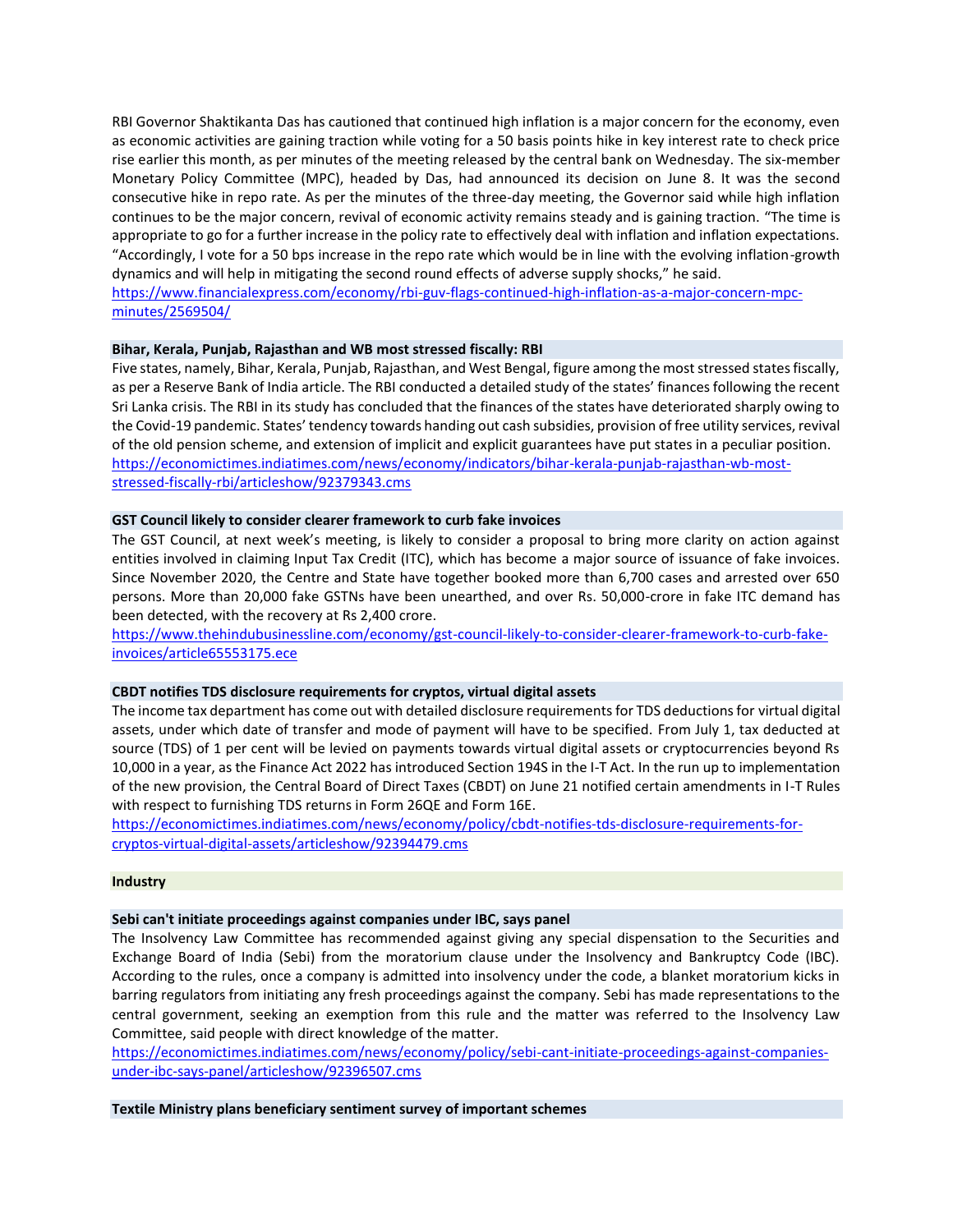The Textiles Ministry is planning an impact assessment and beneficiary sentiment survey of important schemes and initiatives for the industry to identify challenges related to their implementation, and take targeted measures to overcome them so that benefits are optimised. Bids have been invited to hire agencies for carrying out impact assessment for schemes such as the Technology Upgradation Fund Scheme (TUFS), Scheme for Integrated Textile Park (SITP), Silk Samagra, PowerTex India, and Samarth, that were all launched to drive sectoral growth and position India as a global textiles manufacturing hub. "The ministry proposes hiring of agency with focus to understand the impact assessment of various schemes under the Ministry of Textiles from beneficiaries' standpoint and undertake sentiment and perception analysis of beneficiaries across the value chain of textiles...," per the RFP (Request for Proposal) floated by the Textiles Ministry. The start date for submission of bids is July 7 and the end date is August 5. The bids are to be opened on August 8.

[https://www.thehindubusinessline.com/economy/textile-ministry-plans-beneficiary-sentiment-survey-of](https://www.thehindubusinessline.com/economy/textile-ministry-plans-beneficiary-sentiment-survey-of-important-schemes/article65553864.ece)[important-schemes/article65553864.ece](https://www.thehindubusinessline.com/economy/textile-ministry-plans-beneficiary-sentiment-survey-of-important-schemes/article65553864.ece)

## **Sum of all parts: Car sales may surge 25% in June**

Passenger vehicle makers in the local market are set to report one of their highest-ever monthly sales this June, with consumer demand staying strong amid an easing in parts shortage that disrupted output through the greater part of the past year. Industry insiders expect as many as 321,000-325,000 passenger vehicles to be dispatched from factories to dealerships in June — an increase of about 25% when compared with 255,743 units sold in the same period last year. Volumes would have been even higher, likely breaching earlier records, had market leader Maruti Suzuki not gone in for a week-long maintenance shutdown. Passenger cars, sedans and utility vehicles sales registered record volumes of 334,311 units in October 2020, and thereafter of 321,794 units in March 2022. Automakers in India report wholesale dispatches from factories and not retail sales to customers. "Demand parameters as reflected in enquiries and bookings remain stable at ahealthy level," Shashank Srivastava, senior executive director (marketing and sales), Maruti Suzuki, told ET.

[https://economictimes.indiatimes.com/industry/auto/cars-uvs/sum-of-all-parts-car-sales-may-surge-25-in](https://economictimes.indiatimes.com/industry/auto/cars-uvs/sum-of-all-parts-car-sales-may-surge-25-in-june/articleshow/92396570.cms)[june/articleshow/92396570.cms](https://economictimes.indiatimes.com/industry/auto/cars-uvs/sum-of-all-parts-car-sales-may-surge-25-in-june/articleshow/92396570.cms)

## **64 pc of firms in India expect labour code change to impact P&L, says study**

Around 64 per cent of companies in India expect the anticipated changes in the labour code to have a significant impact on their profit and loss and many organisations are even considering reviewing their long-term benefits, according to a report. Over 64 per cent of organisations expect a significant impact on their P&L (profit and loss), while 34 per cent are unsure of making changes to their compensation structure, 46 per cent are planning to continue Provident Fund contributions on Basic Salary, according to 'the State of Retirement Benefits Study in India' by global advisory firm WTW (Willis Towers Watson). It also found that in light of the regulatory changes, labour reforms and increasing cost of providing retirement benefits, 53 per cent of organisations in India are considering or have planned to review their retirement or long-term benefits design in the next two years. The study further revealed that 71 per cent of companies have taken some action to assess implications considering the anticipated Labour Code related changes. On the other hand, 34 per cent are unsure of making changes to their compensation structure in response to the new definition of wages, while 23 per cent are planning to include variable pay in the wage definition.

[https://www.financialexpress.com/industry/64-pc-of-firms-in-india-expect-labour-code-change-to-impact-pl-says](https://www.financialexpress.com/industry/64-pc-of-firms-in-india-expect-labour-code-change-to-impact-pl-says-study/2569503/)[study/2569503/](https://www.financialexpress.com/industry/64-pc-of-firms-in-india-expect-labour-code-change-to-impact-pl-says-study/2569503/)

# **Edible oil prices ease as major brands cut MRP by Rs 10-15/litre**

Edible oil prices in the retail market have started easing with softening of international rates and the government's timely intervention, Food Secretary Sudhanshu Pandey said on Wednesday. As per government data, the average retail prices of packaged edible oils have ease slightly, except for groundnut oil, across the country since the beginning of this month and are ruling between Rs 150 and 190 per kg. Last week, edible oil firms Adani Wilmar and Mother Dairy reduced the MRP (maximum retail price) for different varieties of cooking oils by Rs 10-15 per litre. Both the companies said the stock with new MRPs will hit the market shortly. "Trends in edible oils prices are very positive due to the government's timely intervention and global developments," Pandey told reporters. Not only edible oils, retail wheat and wheat flour prices are stable as well, he said, adding that regulations have been useful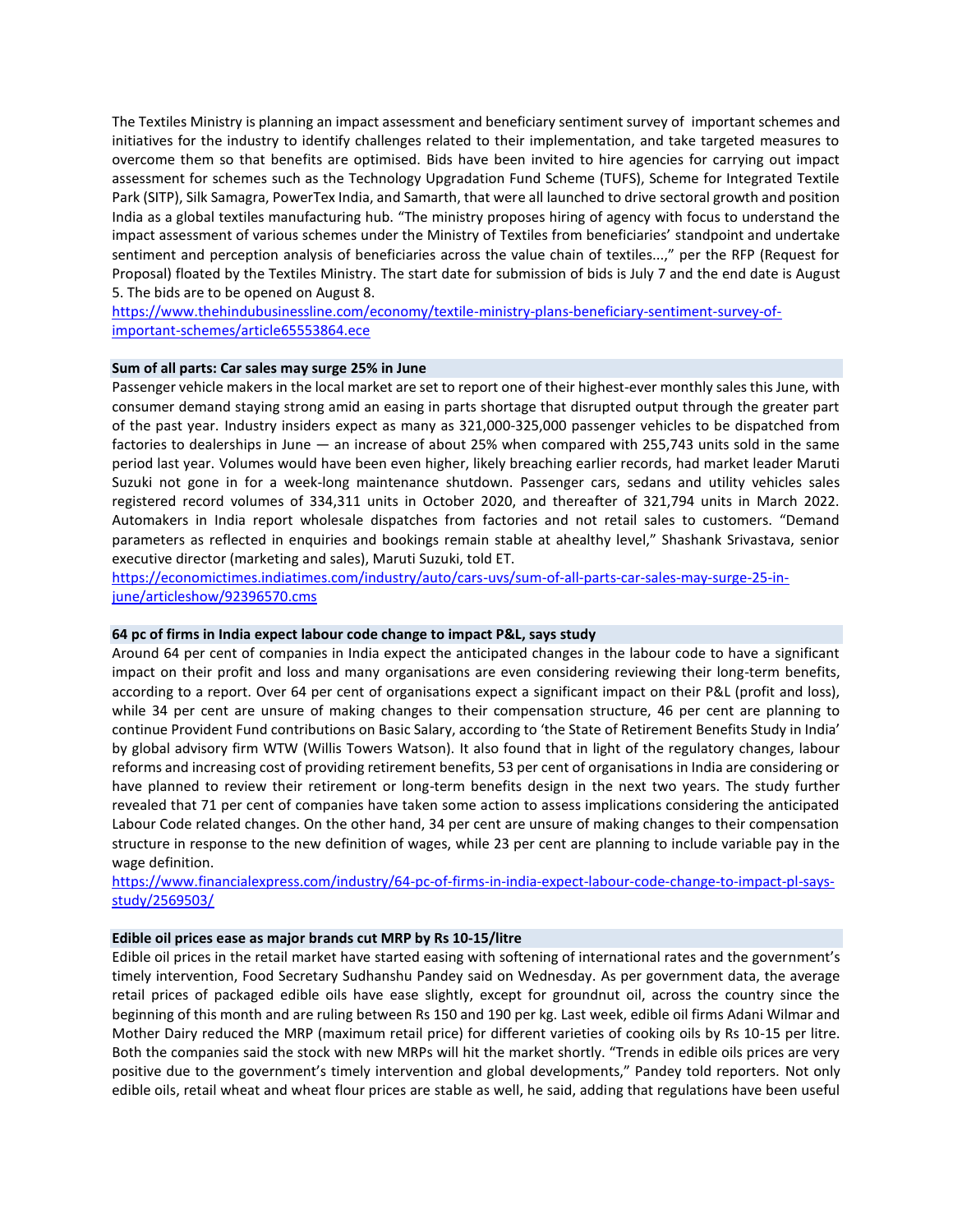in keeping domestic prices in check. A senior food ministry official said major edible oil brands have reduced MRP in phases and most recently they cut the price by Rs 10-15 per litre.

[https://www.financialexpress.com/market/commodities/edible-oil-prices-ease-as-major-brands-cut-mrp-by-rs-10-](https://www.financialexpress.com/market/commodities/edible-oil-prices-ease-as-major-brands-cut-mrp-by-rs-10-15litre-says-modi-govt/2569641/) [15litre-says-modi-govt/2569641/](https://www.financialexpress.com/market/commodities/edible-oil-prices-ease-as-major-brands-cut-mrp-by-rs-10-15litre-says-modi-govt/2569641/)

#### **Travel industry calls for scrapping of air suvidha forms; seeks govt intervention in visa delays**

With massive delays in visa processing by Schengen countries, US and some other countries disrupting travel plans, the travel industry has sought the government's intervention to alleviate the situation. The Travel Agents Association of India (TAAI), an umbrella organisation representing over 2,500 travel companies, has written to the government, flagging multiple issues and asking the Ministry of External Affairs (MEA) swift action to ease requirements in a bid to boost travel.

[https://economictimes.indiatimes.com/nri/visit/travel-industry-calls-for-scrapping-of-air-suvidha-forms-seeks](https://economictimes.indiatimes.com/nri/visit/travel-industry-calls-for-scrapping-of-air-suvidha-forms-seeks-govt-intervention-in-visa-delays/articleshow/92380813.cms?utm_source=ETTopNews&utm_medium=HPTN&utm_campaign=AL1&utm_content=23)[govt-intervention-in-visa-](https://economictimes.indiatimes.com/nri/visit/travel-industry-calls-for-scrapping-of-air-suvidha-forms-seeks-govt-intervention-in-visa-delays/articleshow/92380813.cms?utm_source=ETTopNews&utm_medium=HPTN&utm_campaign=AL1&utm_content=23)

[delays/articleshow/92380813.cms?utm\\_source=ETTopNews&utm\\_medium=HPTN&utm\\_campaign=AL1&utm\\_con](https://economictimes.indiatimes.com/nri/visit/travel-industry-calls-for-scrapping-of-air-suvidha-forms-seeks-govt-intervention-in-visa-delays/articleshow/92380813.cms?utm_source=ETTopNews&utm_medium=HPTN&utm_campaign=AL1&utm_content=23) [tent=23](https://economictimes.indiatimes.com/nri/visit/travel-industry-calls-for-scrapping-of-air-suvidha-forms-seeks-govt-intervention-in-visa-delays/articleshow/92380813.cms?utm_source=ETTopNews&utm_medium=HPTN&utm_campaign=AL1&utm_content=23)

## **Agriculture**

## **FICCI urges Centre to cut GST on pesticides to 5%**

Ahead of the next GST Council meeting slated for June 28-29, industry chamber FICCI has demanded the goods and services tax (GST) on pesticides should be brought down to 5 per cent from current 18 per cent to make it uniform like other inputs such as fertilisers and seeds. "Pesticides are key agri inputs required for reducing crop losses as well as maintaining the yield level. It is necessary to reduce the GST on pesticides to 5 per cent at par with fertilisers," RG Agarwal, chairman of FICCI's crop protection committee, said Wednesday. FICCI is organising the Agrochemicals Conference 2022 — Policy Landscape for a Flourishing Agrochemicals Industry, on Thursday, scheduled to be inaugurated by Agriculture Minister Narendra Singh Tomar.

[https://www.thehindubusinessline.com/economy/agri-business/ficci-urges-centre-to-cut-gst-on-pesticides-to-](https://www.thehindubusinessline.com/economy/agri-business/ficci-urges-centre-to-cut-gst-on-pesticides-to-5/article65553766.ece)[5/article65553766.ece](https://www.thehindubusinessline.com/economy/agri-business/ficci-urges-centre-to-cut-gst-on-pesticides-to-5/article65553766.ece)

#### **Rubber Board releases fertility map of growing areas**

The Rubber Board has launched a soil fertility map of rubber-growing areas in India. Releasing the map, KN Raghavan, Executive Director, Rubber Board, said rubber is more sustainable than any other crop. The book Fertility Status of Rubber-Growing Soils of India was released by Kottayam district collector PK Jayasree at the Rubber Research Institute of India premises. The collector also launched a fertiliser management system to refine fertiliser recommendation based on soil testing. D Shilpa, Superintendent of Police, Kottayam, released the book A decade of rubber research in India: A Bibliography on the occasion. Raghavan said that since fertiliser recommendation for rubber is more specific, it requires less chemical fertilisers compared with other crops. Changes in soil fertility over the years can be assessed, as the soil samples are geo-referenced, which is important for the sustainability of rubber plantations.

[https://www.thehindubusinessline.com/economy/agri-business/rubber-board-releases-fertility-map-of-growing](https://www.thehindubusinessline.com/economy/agri-business/rubber-board-releases-fertility-map-of-growing-areas/article65551742.ece)[areas/article65551742.ece](https://www.thehindubusinessline.com/economy/agri-business/rubber-board-releases-fertility-map-of-growing-areas/article65551742.ece)

#### **Energy**

## **India needs \$223 billion to meet 2030 renewable capacity goals, says report**

India will need USD 223 billion of investment to meet its goal of wind and solar capacity installations by 2030, according to a new report by research company BloombergNEF (BNEF). The government has set a target of increasing non-fossil power capacity to 500 GW by 2030. It wants non-fossil fuel power sources to provide half of its electricity supply by 2030. "To achieve this target, India needs to massively scale up funding for renewables," the report said, adding that USD 223 billion is required over the next eight years just to meet the solar and wind capacity targets. The report 'Financing India's 2030 Renewables Ambition', published in association with the Power Foundation of India, found that corporate commitments from Indian companies could help India achieve 86 per cent of its 2030 goals of building 500GW of cumulative non-fossil power generation capacity, a statement issued by BNEF said.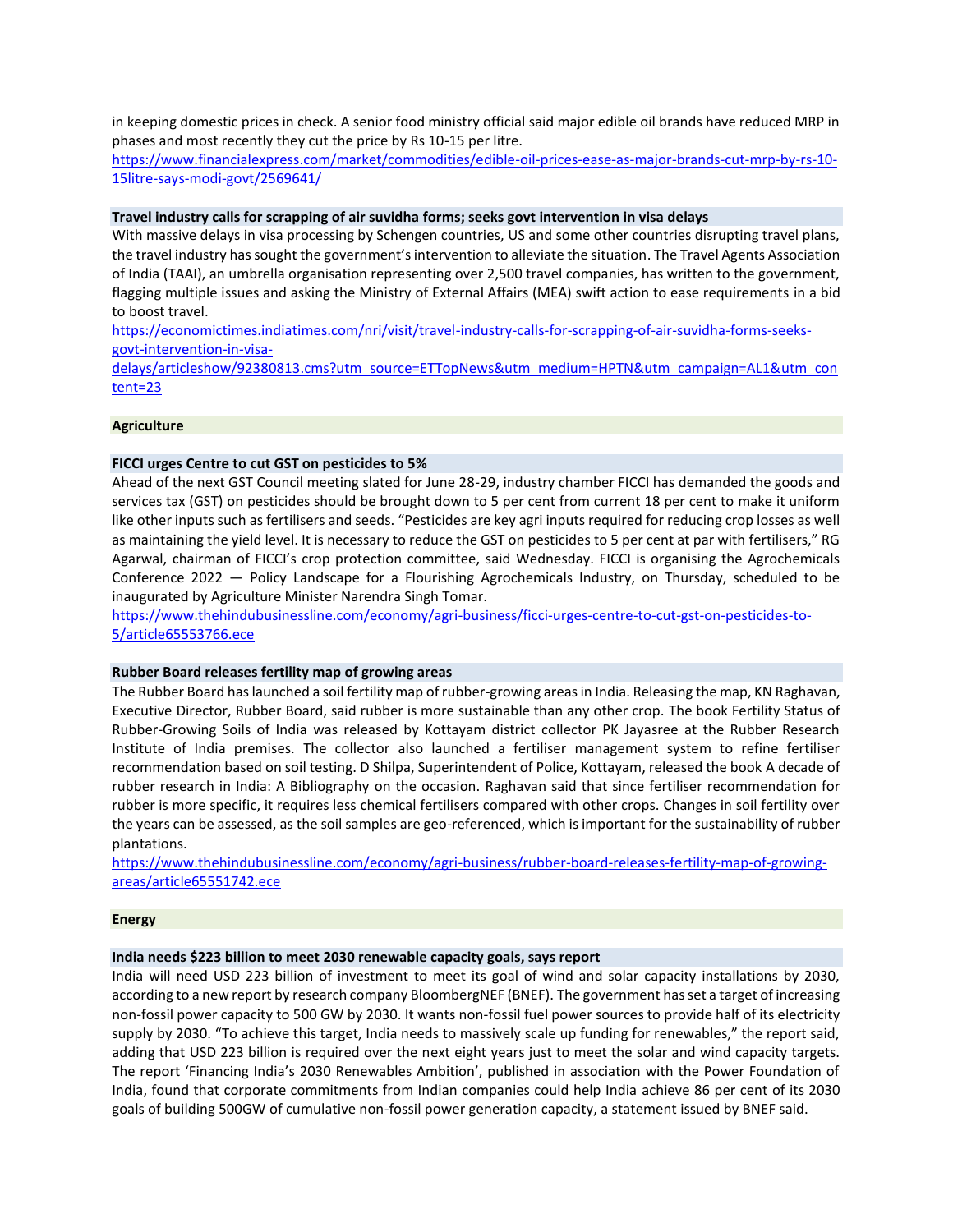## [https://www.financialexpress.com/industry/india-needs-223-billion-to-meet-2030-renewable-capacity-goals-says](https://www.financialexpress.com/industry/india-needs-223-billion-to-meet-2030-renewable-capacity-goals-says-report/2569236/)[report/2569236/](https://www.financialexpress.com/industry/india-needs-223-billion-to-meet-2030-renewable-capacity-goals-says-report/2569236/)

# **Telecom**

## **Relief for telcos as govt scraps spectrum usage charge ahead of 5G auction**

The government has removed spectrum usage charge ahead of the 5G airwave auction in a move that will enable companies save costs in spectrum purchase. "For spectrum acquired through auctions held after 15-09-2021 in different access spectrum bands, no SUC shall be charged," the department of telecommunications said in its order on Tuesday. The decision to scrap SUC for spectrum acquired in auctions after 2021 was a part of telecom reforms package that was unveiled last September. However, a formal order was only issued now. Currently, SUC is levied at differential rates on spectrum acquired through auctions since 2010. A weighted average of spectrum holding and rates is considered for calculation. The SUC is then imposed as a percentage of adjusted gross revenue subject to a minimum of three per cent. This rate has now been dropped in the latest order. While companies will still be charged SUC, the average rate would come down in case a telecom company increases the quantum of spectrum holdings in the auction next month, say industry sources.

[https://www.business-standard.com/article/economy-policy/relief-for-telecos-as-govt-scraps-spectrum-usage](https://www.business-standard.com/article/economy-policy/relief-for-telecos-as-govt-scraps-spectrum-usage-charge-ahead-of-5g-auction-122062201032_1.html)[charge-ahead-of-5g-auction-122062201032\\_1.html](https://www.business-standard.com/article/economy-policy/relief-for-telecos-as-govt-scraps-spectrum-usage-charge-ahead-of-5g-auction-122062201032_1.html)

### **Telcos may bid for only 4 out of 10 bands in 5G auction, spend Rs 71,000 crore: IIFL**

The upcoming 5G spectrum auctions may see telcos bidding for only four of the ten bands being put up for auction, with spectrum likely to be sold at the base price, which the telcos consider are still high despite a 40% overall reduction in base prices, according to an analyst report. Reliance Jio is expected to spend Rs 37500 crore, while Airtel is expected to spend Rs 25000 crore and Vodafone-Idea to spend Rs 850 crore in the upcoming spectrum auctions, according to an IIFL securities report. The report estimates a total bid value of Rs 71,000 crore, and if all three telcos opt for the option of equal installments over 20 years, the government would receive Rs 620 crore proceeds in financial year 2023.

[https://economictimes.indiatimes.com/industry/telecom/telecom-news/telcos-may-bid-for-only-4-out-of-10](https://economictimes.indiatimes.com/industry/telecom/telecom-news/telcos-may-bid-for-only-4-out-of-10-bands-in-5g-auction-spend-rs-71000-crore-iifl/articleshow/92390090.cms) [bands-in-5g-auction-spend-rs-71000-crore-iifl/articleshow/92390090.cms](https://economictimes.indiatimes.com/industry/telecom/telecom-news/telcos-may-bid-for-only-4-out-of-10-bands-in-5g-auction-spend-rs-71000-crore-iifl/articleshow/92390090.cms)

#### **External**

#### **Foreign exchange reserves up by \$30.3 bn in FY22, shows RBI data**

The country's foreign exchange reserves in nominal terms, including valuation effects, rose by USD 30.3 billion in 2021-22 fiscal against USD 99.2 billion expansion in FY2020-21, RBI data showed. On a balance of payments basis, excluding valuation effects, foreign exchange reserves increased by USD 47.5 billion during 2021-22 as compared with USD 87.3 billion during 2020-21. The Reserve Bank of India (RBI) on Wednesday released Sources of Variation in Foreign Exchange Reserves in India during 2021-22. The valuation loss, reflecting the appreciation of the US dollar against major currencies, amounted to USD 17.2 billion during 2021-22 as against a valuation gain of USD 11.9 billion during 2020-21, the data showed. The current account balance recorded a deficit of USD 38.8 billion as against a surplus of USD 23.9 billion in the fiscal ended 2021. During FY22, there was a capital account surplus of USD 86.3 billion, compared to a surplus of USD 63.4 billion in FY21, the data showed.

[https://www.business-standard.com/article/economy-policy/foreign-exchange-reserves-up-by-30-3-bn-in-fy22](https://www.business-standard.com/article/economy-policy/foreign-exchange-reserves-up-by-30-3-bn-in-fy22-shows-rbi-data-122062201132_1.html) [shows-rbi-data-122062201132\\_1.html](https://www.business-standard.com/article/economy-policy/foreign-exchange-reserves-up-by-30-3-bn-in-fy22-shows-rbi-data-122062201132_1.html)

## **India reports CAD of 1.2% of GDP in FY22 on widening trade deficit: RBI**

India witnessed a current account deficit of 1.2 per cent of GDP in 2021-22 against a surplus of 0.9 per cent in FY2020- 21 due to a wider trade deficit, the Reserve Bank said on Wednesday. For the January-March 2022 quarter, the CAD narrowed on a sequential basis to USD 13.4 billion or 1.5 per cent of GDP against USD 22.2 billion or 2.6 per cent of GDP in the December 2021 quarter. Current account deficit occurs when the value of goods and services imported and other payments exceeds the value of export of goods and services and other receipts by a country in a particular period. The trade deficit widened to USD 189.5 billion in FY22 from USD 102.2 billion a year ago, which resulted in slippage in the number which is considered a key representation of a country's external strength, the RBI said. The